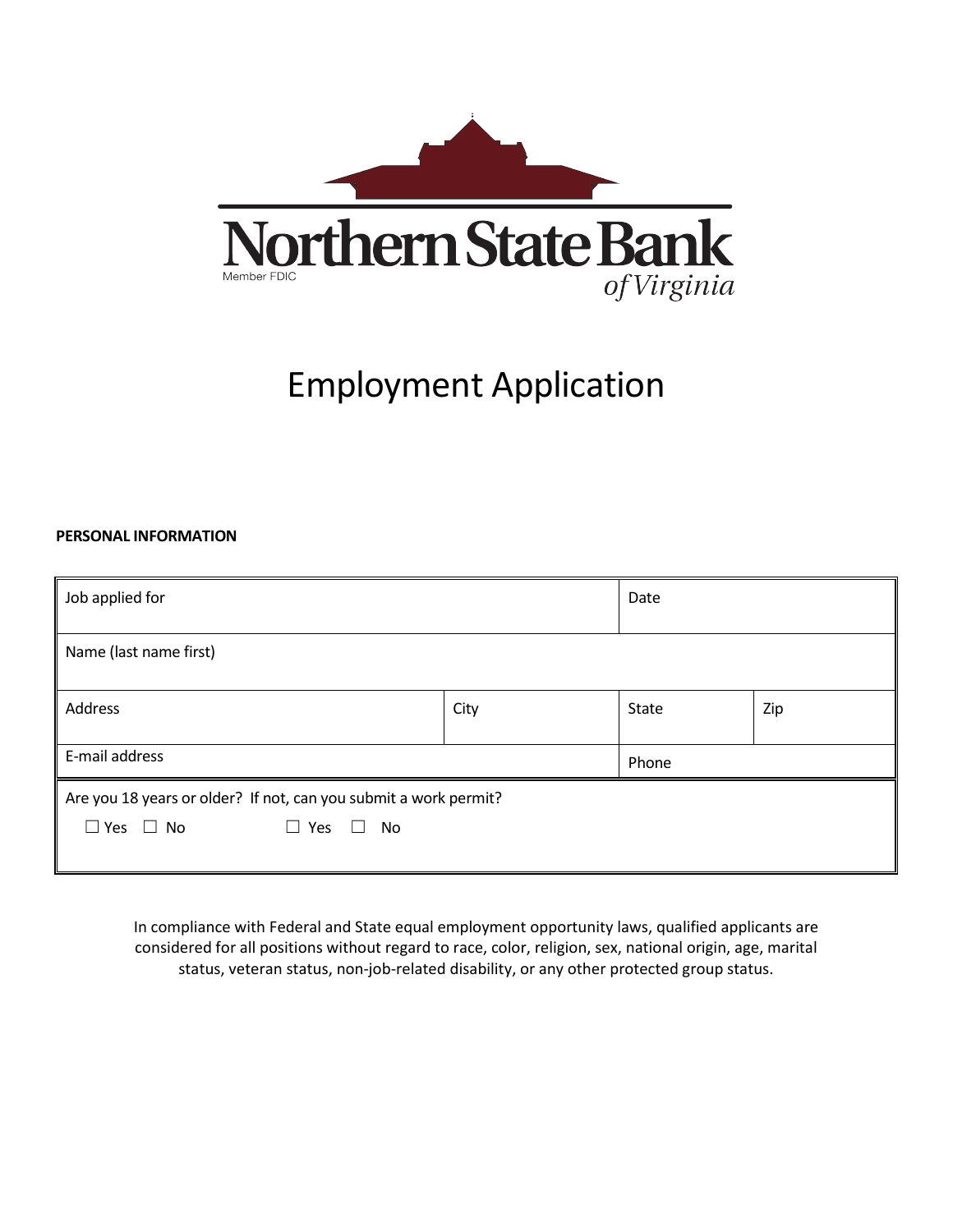## **APPLICATION FOR EMPLOYMENT**

#### **DESIRED EMPLOYMENT**

| What position or type of work are you seeking?                                                                                                                                  | If hired, when will you be<br>available to start?                      | Salary desired                        |
|---------------------------------------------------------------------------------------------------------------------------------------------------------------------------------|------------------------------------------------------------------------|---------------------------------------|
| Are you employed now?                                                                                                                                                           | If so may we inquire of your present employer?<br>$\Box$ Yes $\Box$ No |                                       |
| Ever applied to this company before?                                                                                                                                            | Where?                                                                 | When?                                 |
| Ever worked for this company before?                                                                                                                                            | Where?                                                                 | When?                                 |
| Are you interested in:<br>$\Box$ Full-Time $\Box$ Part-Time<br>$\Box$ Temporary                                                                                                 | What days and hours are<br>you willing to work?                        | Can you work overtime if<br>required? |
| Who referred you to this company?<br><b>Employment Agency</b><br>$\Box$ Newspaper Advertising<br>State Employment Office $\Box$ College Placement Service $\Box$ Walk In $\Box$ | $\Box$ Friend<br>Other                                                 |                                       |

#### **EDUCATION**

| School Level                                | Name and Address<br>of School | Course of Study | Years<br>Completed | Diploma<br>Degree |
|---------------------------------------------|-------------------------------|-----------------|--------------------|-------------------|
| <b>High School</b>                          |                               |                 |                    |                   |
| College                                     |                               |                 |                    |                   |
| Trade, Business or<br>Correspondence School |                               |                 |                    |                   |

#### **GENERAL**

| Describe any job related specialized training, apprenticeship, skills and extra-curricular activities: |  |
|--------------------------------------------------------------------------------------------------------|--|
| (Please do not include any information that would reveal a protected class status)                     |  |
|                                                                                                        |  |
|                                                                                                        |  |
|                                                                                                        |  |
|                                                                                                        |  |
| List any job-related professional or technical organizations to which you belong:                      |  |
| (Please do not include any information that would reveal a protected class status)                     |  |
|                                                                                                        |  |
|                                                                                                        |  |
|                                                                                                        |  |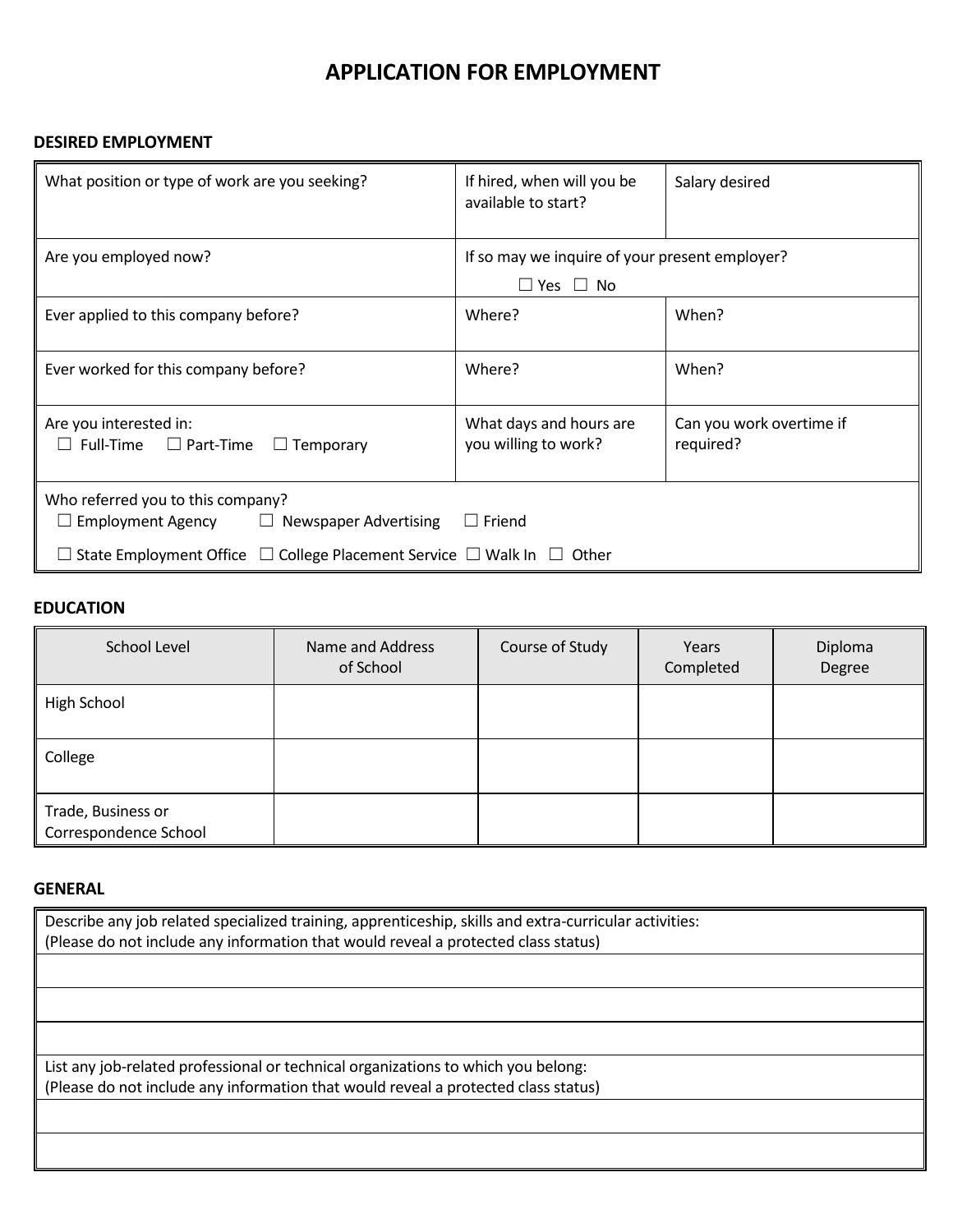### **FORMER EMPLOYERS** List last three employers, starting with the most recent one

| Name of Present or Last Employer |                     |                                                        |     |
|----------------------------------|---------------------|--------------------------------------------------------|-----|
| Address                          | City                | State                                                  | Zip |
| Starting date                    | <b>Leaving Date</b> | Job Title                                              |     |
| <b>Starting salary</b>           | Final salary        | May we contact your supervisor<br>$\Box$ Yes $\Box$ No |     |
| Name of supervisor               | Title               | Phone                                                  |     |
| Description of work              |                     |                                                        |     |
|                                  |                     |                                                        |     |
| Reason For leaving               |                     |                                                        |     |

| Name of Previous Employer |              |                      |                                |  |
|---------------------------|--------------|----------------------|--------------------------------|--|
| Address                   | City         | State                | Zip                            |  |
| Starting date             | Leaving date | Job title            |                                |  |
| <b>Starting salary</b>    | Final salary | $\Box$ Yes $\Box$ No | May we contact your supervisor |  |
| Name of supervisor        | Title        | Phone                |                                |  |
| Description of work       |              |                      |                                |  |
|                           |              |                      |                                |  |
| Reason For leaving        |              |                      |                                |  |

| Name of Previous Employer |                     |                                                        |     |
|---------------------------|---------------------|--------------------------------------------------------|-----|
| Address                   | City                | State                                                  | Zip |
| Starting date             | Leaving date        | Job title                                              |     |
| <b>Starting salary</b>    | <b>Final Salary</b> | May we contact your supervisor<br>$\Box$ Yes $\Box$ No |     |
| Name of supervisor        | Title               | Phone                                                  |     |
| Description of work       |                     |                                                        |     |
|                           |                     |                                                        |     |
| Reason For leaving        |                     |                                                        |     |